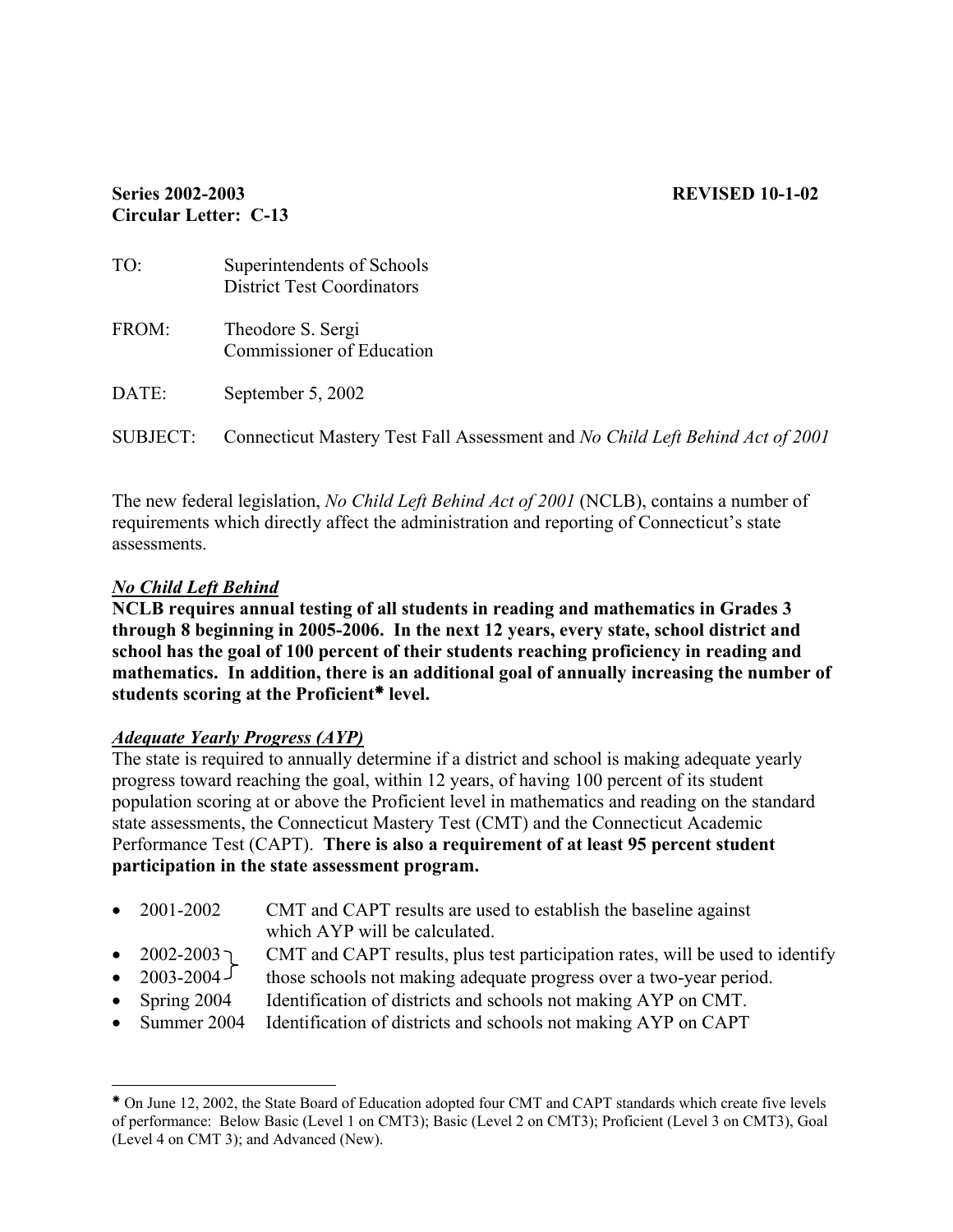### **Although all schools will be subject to the AYP analysis and identification, only those identified schools and districts receiving Title I funds will be subject to a specific set of consequences.**

The achievement results and participation rates will be calculated for the following groups in each school and district:

- All students in the school or district
- Students eligible for free or reduced price lunch
- Students in special education
- Students with limited English proficiency (LEP)
- Students in each major racial or ethnic group

### *Achievement*

Based on the 2001-2002 CMT data, the federal baseline is established by the performance of the school where the  $20<sup>th</sup>$  percentile student is enrolled (63 percent proficient in mathematics and 55 percent proficient in reading). Therefore, each district, school and student subgroup that does not have 63 percent of their students Proficient in mathematics and 55 percent of their students Proficient in reading on the CMT would fall below the established baseline. For CAPT, the target level of performance for both mathematics and reading is 53 percent of students at or above the Proficient level. Over time, schools will be required to have an increasing percentage of students in each of the above-mentioned groups (when the groups are of reasonable size) scoring at the Proficient level or higher on the state assessments to meet AYP. By federal law, these percentages must be calculated differently from the traditional way in which CMT and CAPT results have been calculated. **Therefore, the results published in state and district reports will be different than the results published to meet the NCLB accountability requirements.** The differences in the calculation and reporting procedures are summarized in Attachment A.

### *Participation*

The *participation rate* requirement is that no less than 95 percent of all students (except those LEP students exempt by state law from the assessment) in each of the above-mentioned groups take part in the CMT and CAPT or the alternate state assessments: the CMT/CAPT Skills Checklist and Out-of-Level (OOL) tests. That means that 95 percent of all students in a school **must** participate in the testing program. This particularly has implications for assuring the attendance of students during the testing window and providing make-up tests for those students absent from the district's scheduled tests**. If a school or district fails to meet the 95 percent student participation standard, it will be identified as not making AYP.** 

This new participation requirement does not replace Connecticut's established target goals and expectations for the participation of special education students on the standard grade level version of the CMT and CAPT. These target goals and expectations remain as follows:

- At least 80 percent of all special education students will participate in each subtest of the standard grade level version of the CMT/CAPT.
- No more than 15 percent of the special education students will participate in OOL testing.
- No more than 5 percent of the special education students will participate in the CMT/CAPT Skills Checklist.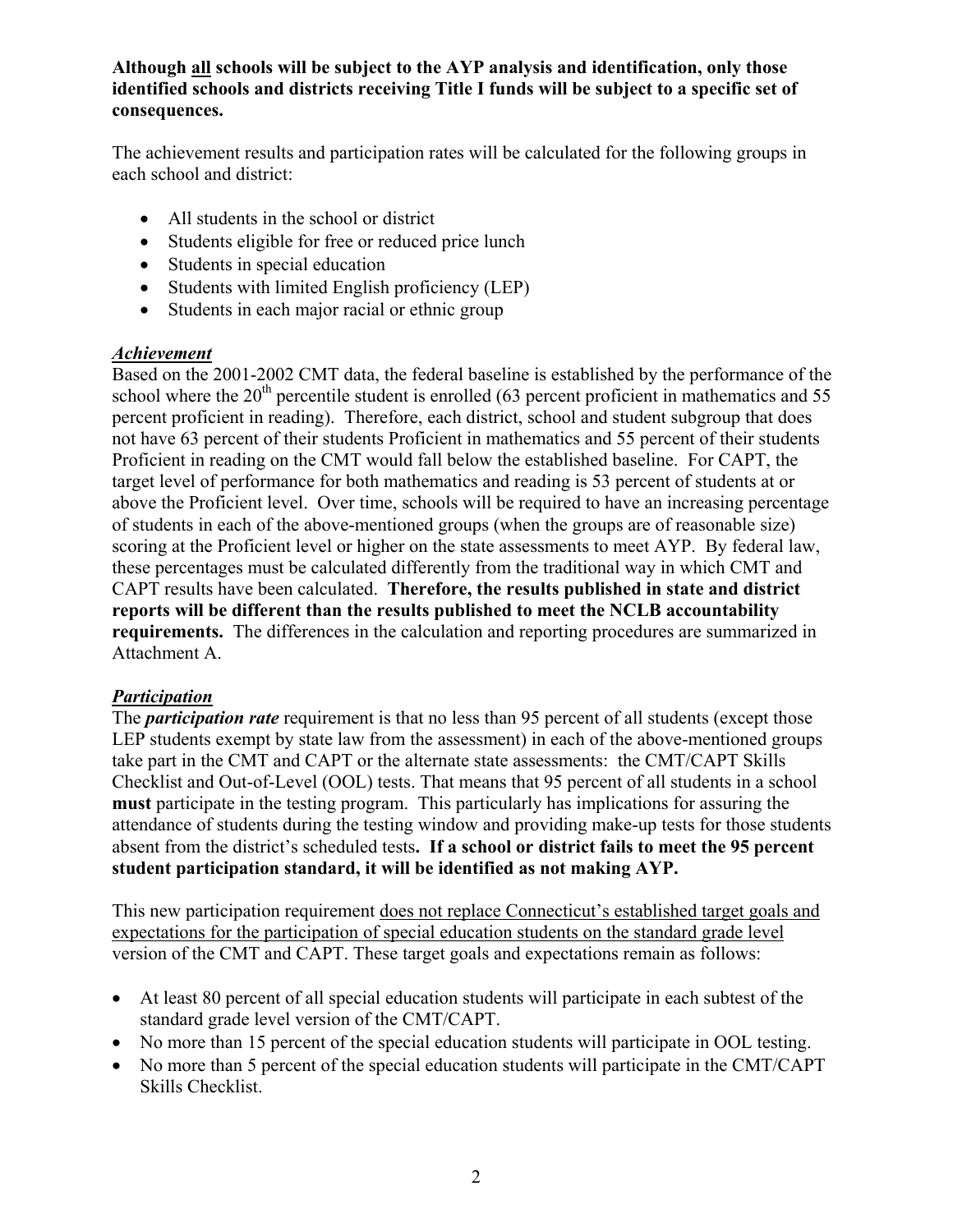If a special education student is determined to be unable to take the standard grade level test and takes an OOL test, that student will be counted as performing at the Below Basic level on the standard grade level test for calculating AYP. An exception to this will be made for those students who take the Skills Checklist, those with severe cognitive disabilities. The state will establish a separate set of standards used to determine proficiency on the Skills Checklist.

### *Reporting*

The CMT and CAPT data from the 2001-02 school year will be used as the baseline data for setting the starting point for achievement expectations. **In the fall of 2002, you will receive school and district report cards (as an appendix to your district and school Strategic School Profile) which will show, for NCLB accountability purposes, the performance and participation rate of your school district's students in mathematics and reading on the 2001 CMT and the 2002 CAPT.** Please see Attachment B for a draft model of this report. There are several differences from the standard CMT and CAPT reports. Of note are the terms used to describe the performance of students according to the achievement levels. On the NCLB school and district report cards, the percentages of students scoring at Basic and above, at Proficient and above, and at Advanced will be reported. On all other **state** reports for CMT and CAPT, the percentages of students scoring in each of the five levels will be reported: Below Basic, Basic, Proficient, State Goal, and Advanced. Because of the many other differences described in Attachment A, the percentages of students across these two types of reports will not be the same.

### *Future Implications of NCLB on CMT and CAPT Administration*

A new generation of CMT (CMT-4) and CAPT (CAPT-3) will be administered to students beginning in school year 2005-06. This new generation of the CMT coincides with the implementation of NCLB that expands the test to include students in grades 3 through 8, and moves the administration of the CMT and CAPT to the first two weeks in April, pending state legislation. It is anticipated that the CAPT administration will move to April beginning in 2003-04 and CMT will move in 2005-06. There would be no CMT in the fall of 2005; but April 2006 would be the first spring administration of the CMT.

For the CMT, pending state legislation, students in grades 3 through 8 will be tested in the areas of mathematics, reading, and writing starting in 2005-06, which begins a new generation of CMT (CMT-4) which will be very similar to the present generation in format, time and content. Science will be added in grade 5 and grade 8 beginning in school year 2007-08. The new generation of CAPT (CAPT-3) will also begin in the 2005-2006 school year and will be very similar to the present assessment.

In order to prepare test forms for the CMT-4 piloting of grade 3-8 students will begin in the **spring of 2003**. As in the past, we will need all students to be involved in the piloting, but only on one or two sessions, not the full CMT. The pilot is scheduled to be administered from March 31, 2003, to April 11, 2003. Below is a chart with a tentative schedule of CMT Generation 3 and 4 census and pilot testing for school years 2002-03 through 2007-08.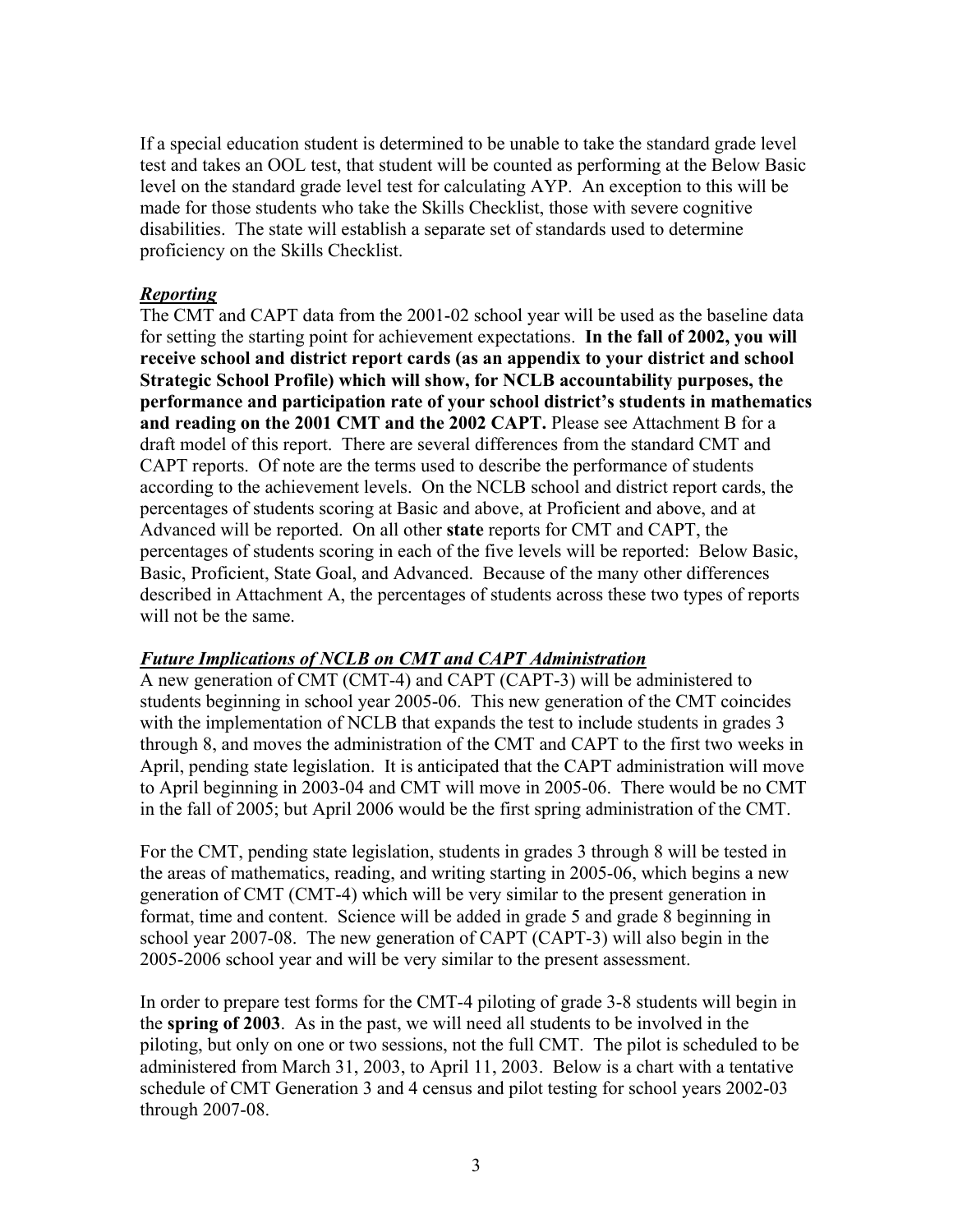| $\sim$<br><b>School</b> |                    | <b>Fall (September/October)</b> | Spring (April) 2003 |                  |  |
|-------------------------|--------------------|---------------------------------|---------------------|------------------|--|
| Year                    | <b>Census</b>      | Pilot                           | <b>Census</b>       | Pilot            |  |
| 2002-03                 | CMT3,              | CMT3, Grades 4, 6, and          | None                | CMT4, Grades 3-8 |  |
|                         | Grades 4, 6, and 8 | 8 (only some districts)         |                     |                  |  |
|                         |                    | will pilot)                     |                     |                  |  |
| 2003-04                 | CMT3,              | CMT3, Grades 4, 6, and          | None                | CMT4, Grades 3-8 |  |
|                         | Grades 4, 6, and 8 | 8 (only some districts)         |                     |                  |  |
|                         |                    | will pilot)                     |                     |                  |  |
| 2004-05                 | CMT3,              | None                            | None                | CMT4, Grades 3-8 |  |
|                         | Grades 4, 6, and 8 |                                 |                     |                  |  |
| 2005-06                 | None               | None                            | CMT4, Grades 3-8    | CMT4, Grades 3-8 |  |
| 2006-07                 | None               | None                            | CMT4, Grades 3-8    | CMT4, Grades 3-8 |  |
| 2007-08                 | None               | None                            | CMT4, Grades 3-8    | CMT4, Grades 3-8 |  |

### **(Pending State Legislation)**

Attachment C provides a copy of a draft calendar **(pending state legislation)** for the administration of the CAPT for the years 2003-04 through 2007-08 and for the CMT years 2004-05 through 2007-08. The testing window will be approximately two weeks in length with the Science Performance Task occurring the month before regular testing. A list of religious and state holidays that occur during the testing window has been included to assist you with scheduling dates within your district. Fixed sessions must be given on the dates indicated, but all other testing may be scheduled at any time during the twoweek testing window.

**Summary:** Please take the time to consider the following immediate needs:

- **1. For the fall 2002 CMT, take steps to ensure that all students participate in the testing program. Use make-up tests within the testing window for absentee students, by tracking individual student participation.**
- **2. To prepare for the November Strategic School Profiles (which calculates and reports out on CMT and CAPT results using a different methodology), examine Attachment A- CMT and NCLB Comparison of Methods of Reporting Results, and Attachment B – Federal Report Card.**
- **3. In meeting with all school administrators and staff, begin to analyze all your school and district data by subgroup and for year-to-year progress.**

*For questions regarding new accountability requirements and the testing programs, you may contact Dr. Abigail L. Hughes, Associate Commissioner, at (860) 713-6800 or via email at abigail.hughes@po.state.ct.us.* 

TSS:cgt Attachments cc: Elementary and Middle School Principals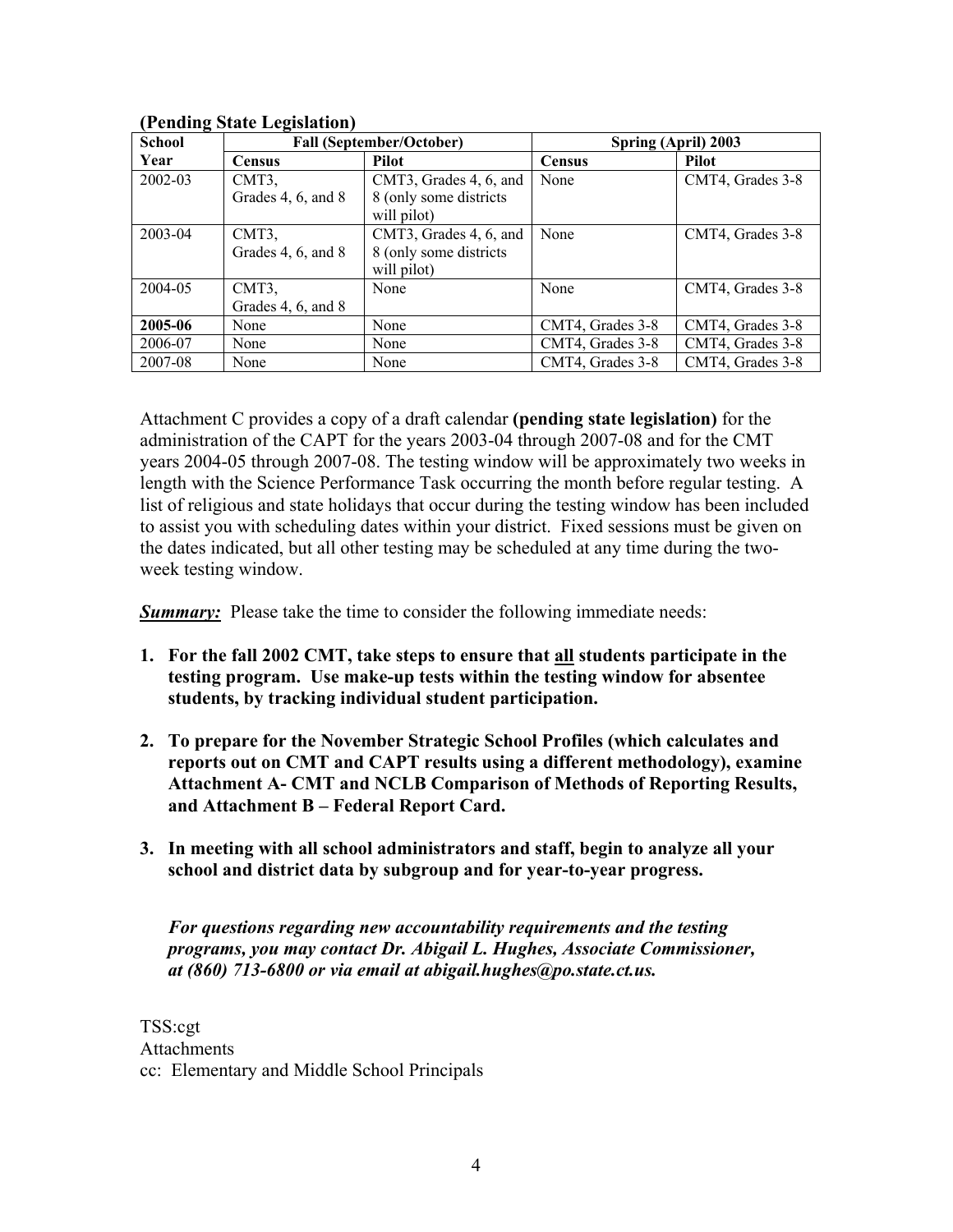# **ATTACHMENT A**

**CMT and NCLB**  Comparison of Methods of Reporting Results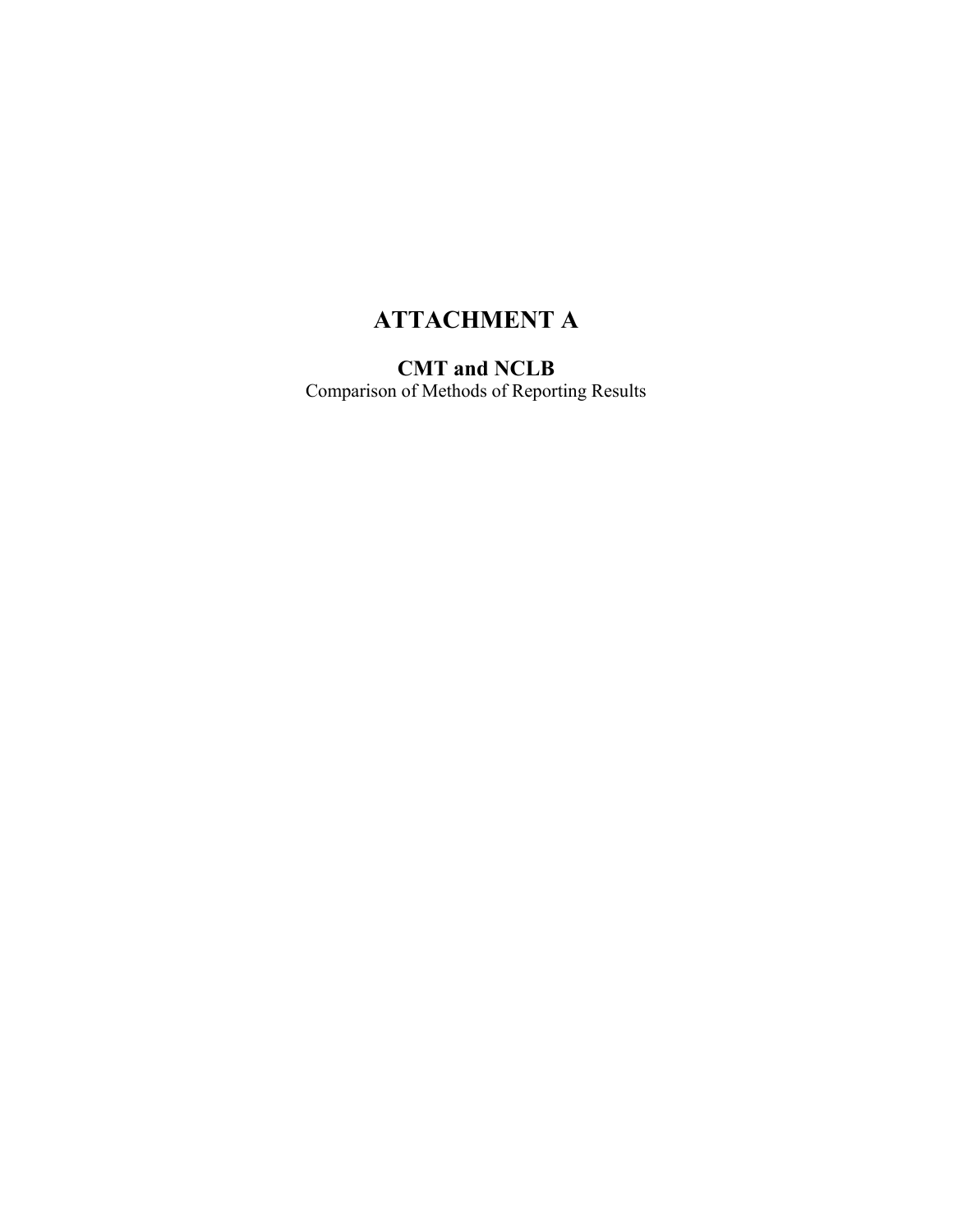| <b>CMT</b> and <b>NCLB</b>                                                                                         |                                                                                                                                                                                                                                                                                                        |                                                                                                                                                                                                                               |  |  |  |  |  |  |
|--------------------------------------------------------------------------------------------------------------------|--------------------------------------------------------------------------------------------------------------------------------------------------------------------------------------------------------------------------------------------------------------------------------------------------------|-------------------------------------------------------------------------------------------------------------------------------------------------------------------------------------------------------------------------------|--|--|--|--|--|--|
| <b>Comparison of Methods of Reporting Results</b>                                                                  |                                                                                                                                                                                                                                                                                                        |                                                                                                                                                                                                                               |  |  |  |  |  |  |
| <b>Topic</b>                                                                                                       | <b>CMT</b>                                                                                                                                                                                                                                                                                             | <b>NCLB</b>                                                                                                                                                                                                                   |  |  |  |  |  |  |
| 1. In what school are students reported?                                                                           | The school currently attended                                                                                                                                                                                                                                                                          | The school attended the prior year. CMT<br>results will be attributed to feeder schools<br>serving students below Grade 3.                                                                                                    |  |  |  |  |  |  |
| Are students who are in a school for less<br>2.<br>than a year included when reporting results<br>for that school? | Yes                                                                                                                                                                                                                                                                                                    | N <sub>o</sub>                                                                                                                                                                                                                |  |  |  |  |  |  |
| Are grades reported separately?<br>3.                                                                              | Yes                                                                                                                                                                                                                                                                                                    | N <sub>o</sub>                                                                                                                                                                                                                |  |  |  |  |  |  |
| What is the key reporting unit?<br>4.                                                                              | Percent at or above goal                                                                                                                                                                                                                                                                               | Percent at or above proficient                                                                                                                                                                                                |  |  |  |  |  |  |
| What size group is reported?<br>5.                                                                                 | Groups of 10 or more are reported.                                                                                                                                                                                                                                                                     | Scores will be reported whenever the group<br>result would not reveal an individual student's<br>performance. Only groups of reasonable size<br>(yet to be determined) will be included in<br>determining school performance. |  |  |  |  |  |  |
| What levels are reported?<br>6.                                                                                    | advanced<br>goal<br>proficient<br>hasic<br>below basic                                                                                                                                                                                                                                                 | advanced<br>proficient<br>basic                                                                                                                                                                                               |  |  |  |  |  |  |
| What denominator is used?                                                                                          | The denominator is the number of valid test<br>scores. It does not include students who take<br>OOL tests or the Skills Checklist, or students<br>who are absent, exempt, use special<br>modifications, leave a test blank, or whose<br>Direct Assessment of Writing tests are unable<br>to be scored. | The denominator is all students except exempt<br>students.                                                                                                                                                                    |  |  |  |  |  |  |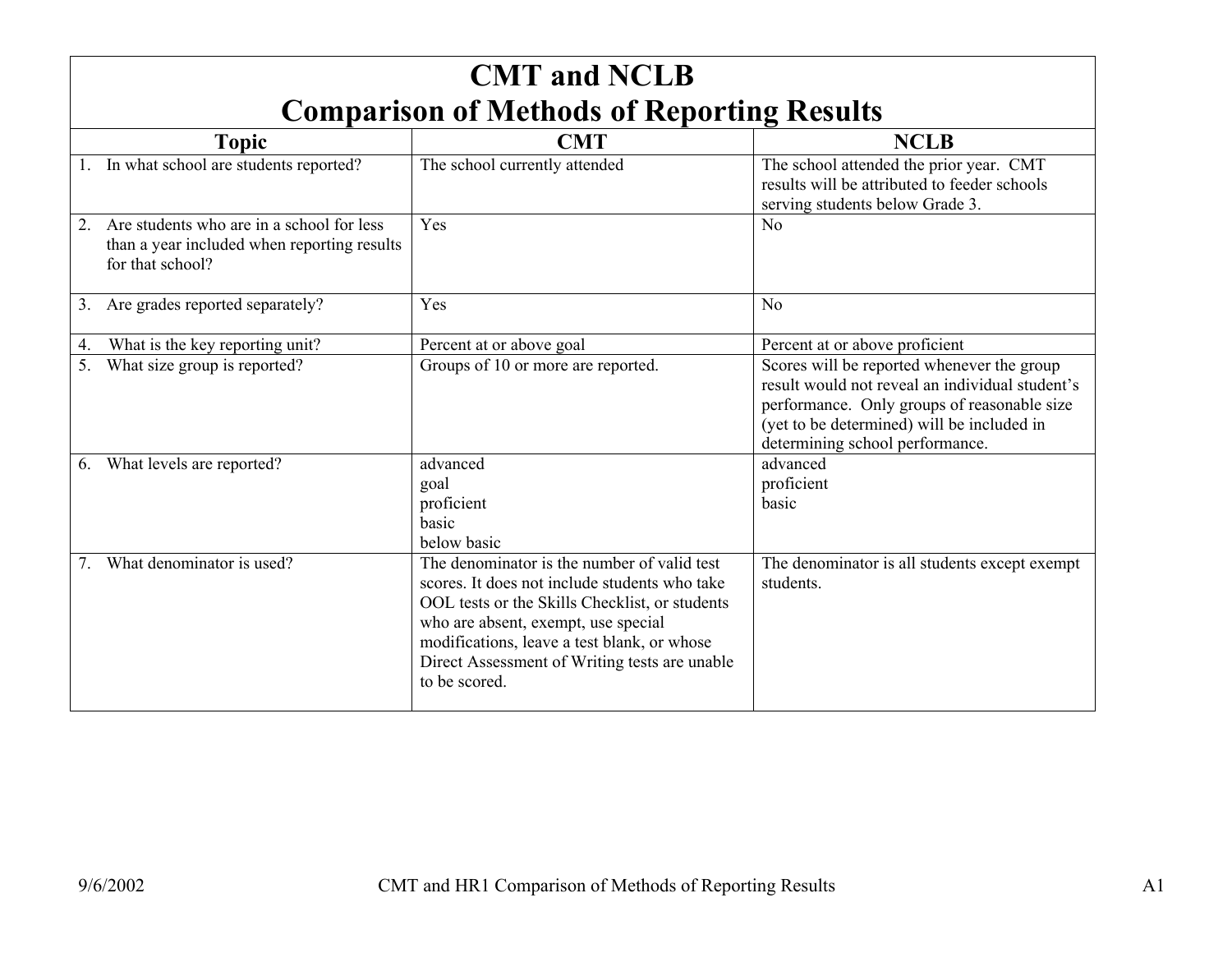| <b>Topic</b>                                                                      | <b>CMT</b>                                                                                                                                                                                                                                                                                                                                                                                                                                                                   | <b>NCLB</b>                                                                                                                                                                                                                                                                                                                                                                                                                                                                  |
|-----------------------------------------------------------------------------------|------------------------------------------------------------------------------------------------------------------------------------------------------------------------------------------------------------------------------------------------------------------------------------------------------------------------------------------------------------------------------------------------------------------------------------------------------------------------------|------------------------------------------------------------------------------------------------------------------------------------------------------------------------------------------------------------------------------------------------------------------------------------------------------------------------------------------------------------------------------------------------------------------------------------------------------------------------------|
| 8. How are performance levels determined<br>for students based on the test taken? | Students taking the standard CMT will be<br>placed in a level based on the score earned.<br>Those taking OOL and Skills Checklist are not<br>put into levels with students taking the grade<br>level test. OOL students are given OOL<br>individual reports with level information.<br>Students who are absent, exempt, use special<br>modifications, leave a test blank, or whose<br>Direct Assessment of Writing tests are unable<br>to be scored are not put into levels. | Students taking the standard CMT will be<br>placed in a level based on the score earned.<br>Those taking OOL, absent, use special<br>modifications, or leave a test blank, or whose<br>Direct Assessment of Writing tests are unable<br>to be scored will be placed in below basic.<br>Students judged proficient on the skills<br>checklist (limited to .5% of all students) may<br>be counted as proficient. Those LEP students<br>who are exempt are not put into levels. |
| 9. Are scale scores reported?                                                     | Scale scores are reported for those students<br>taking the standard CMT. Scale scores are not<br>reported for those taking the Skills Checklist as<br>well as those students who are absent, exempt,<br>use special modifications, or leave a test blank,<br>or whose Direct Assessment of Writing tests<br>are unable to be scored. OOL students have<br>scale scores reported on OOL reports but not<br>on grade level reports.                                            | N <sub>o</sub>                                                                                                                                                                                                                                                                                                                                                                                                                                                               |
| 10. Is non-scorable a reported category?                                          | Non-scorable is reported for the Direct<br>Assessment of Writing test only, as applicable.<br>In that case, a student does not receive total<br>Writing scale score.                                                                                                                                                                                                                                                                                                         | Non-scorable students are automatically put in<br>the below basic level for Writing.                                                                                                                                                                                                                                                                                                                                                                                         |
| 11. How are "Void" students handled?                                              | Students are no longer reported as voids.<br>When a student becomes ill or cheats on any<br>subtest (these were the only two situations<br>when a Void was previously given), students<br>must be administered a breach form of the test.<br>That student is given the score they earn on<br>that breach form.                                                                                                                                                               | Voids are not reported. When a student<br>becomes ill or cheats on any subtest, they must<br>be given a breach form of the test. That<br>student is given the score they earn on that<br>breach form.                                                                                                                                                                                                                                                                        |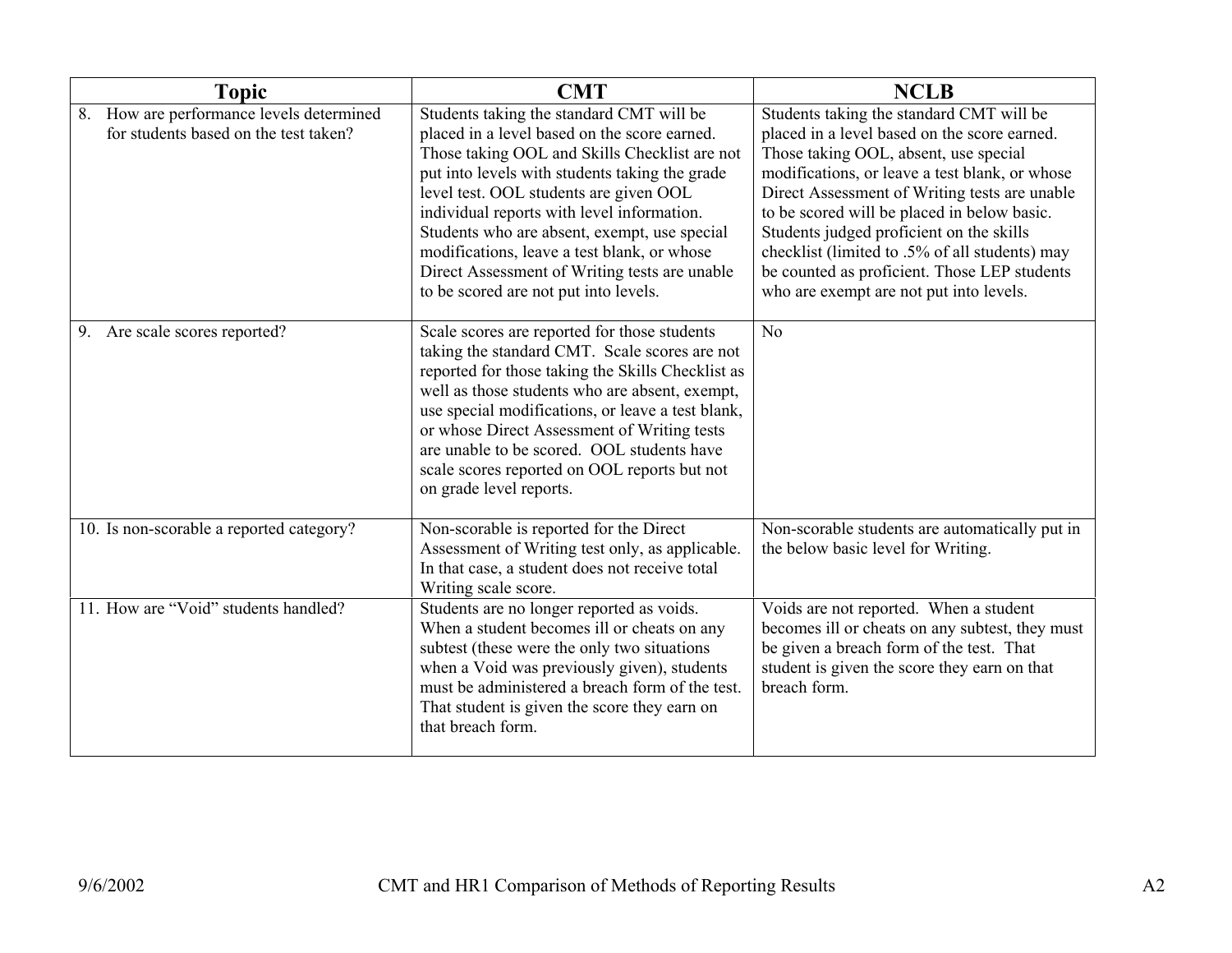| <b>Topic</b>                                                                        | <b>CMT</b>                                                                                                                                                                                                                                                                                                                                                                                                 | <b>NCLB</b>                                                                                                                                                                                                                                                                                                                                                                             |
|-------------------------------------------------------------------------------------|------------------------------------------------------------------------------------------------------------------------------------------------------------------------------------------------------------------------------------------------------------------------------------------------------------------------------------------------------------------------------------------------------------|-----------------------------------------------------------------------------------------------------------------------------------------------------------------------------------------------------------------------------------------------------------------------------------------------------------------------------------------------------------------------------------------|
| 12. How are Limited English Proficient (LEP)<br>students reported?                  | LEP students are reported as either Bilingual,<br>Transitional Language Support Services or<br>Other Instructional Language Services.                                                                                                                                                                                                                                                                      | Students receiving LEP mandated program<br>services of Bilingual, Transitional Language<br>Support Services or Other Instructional<br>Language Services are included in one<br>category: LEP students.                                                                                                                                                                                  |
| 13. How are special education students who<br>take Out of Level tests reported?     | These students are reported as taking OOL<br>tests on the standard rosters and are not<br>reported with scores or levels. On the OOL<br>roster, they are reported with scores and levels.<br>OOL students are not included in the<br>denominator for the standard test.                                                                                                                                    | Students taking OOL tests are automatically<br>reported in the below basic level.                                                                                                                                                                                                                                                                                                       |
| 14. How are special education students who<br>take the Skills Checklist reported?   | These students are reported as taking the Skills<br>Checklist on the standard rosters and are not<br>reported with scores or levels. Skills Checklist<br>students are not included in denominators.                                                                                                                                                                                                        | Students judged proficient on the Skills<br>Checklist (limited to .5% of all students) may<br>be counted as proficient.                                                                                                                                                                                                                                                                 |
| 15. How are students reported who are present<br>but leave a test blank?            | These students are not given scores and are<br>reported as leaving a test blank. These<br>students are not included in denominators.                                                                                                                                                                                                                                                                       | These students are not given scores and are<br>reported in the below basic level. These<br>students are included in the denominator.                                                                                                                                                                                                                                                    |
| 16. How are students who are absent from the<br>test reported?                      | These students are not given scores and are<br>reported as absent. These students are not<br>included in the denominator for results.                                                                                                                                                                                                                                                                      | These students are reported as absent and are<br>reported in the Below Basic level. These<br>students are included in the denominator for<br>results.                                                                                                                                                                                                                                   |
| 17. How are LEP students who are exempt<br>reported?                                | These students are not given scores and are<br>reported as exempt. These students are not<br>included in the denominator.                                                                                                                                                                                                                                                                                  | These students are not given scores and are<br>reported as exempt. These students are not<br>included in the denominator.                                                                                                                                                                                                                                                               |
| 18. What students are considered participants<br>and how is participation reported? | Participation rates are calculated using total<br>enrollment as the denominator. The percent of<br>total enrollment in each category is provided:<br>standard, OOL, Skills Checklist, exempt,<br>absent, and No Valid Score (includes students<br>who leave a test blank, students who use<br>special modifications, and students whose<br>Direct Assessment of Writing tests are unable<br>to be scored). | One participation rate is calculated. Students<br>who take standard, OOL, Skills Checklist, and<br>students who use special modifications, who<br>leave a test blank, or whose Direct Assessment<br>of Writing tests are unable to be scored are<br>included as participants. Absent students are<br>not included as participants. The denominator<br>includes all but exempt students. |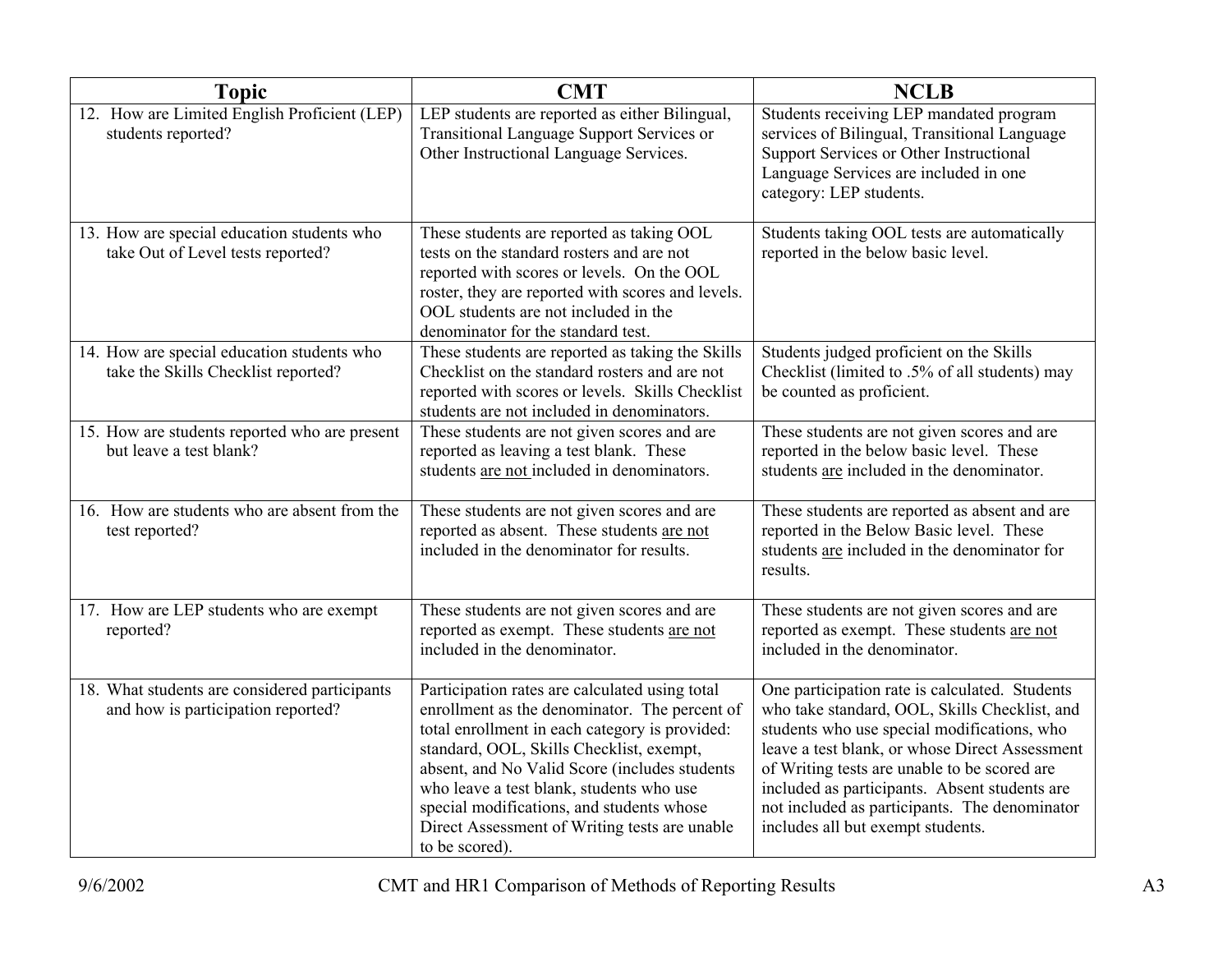# **ATTACHMENT B**

## DRAFT OF DISTRICT AND SCHOOL REPORT CARD FORMAT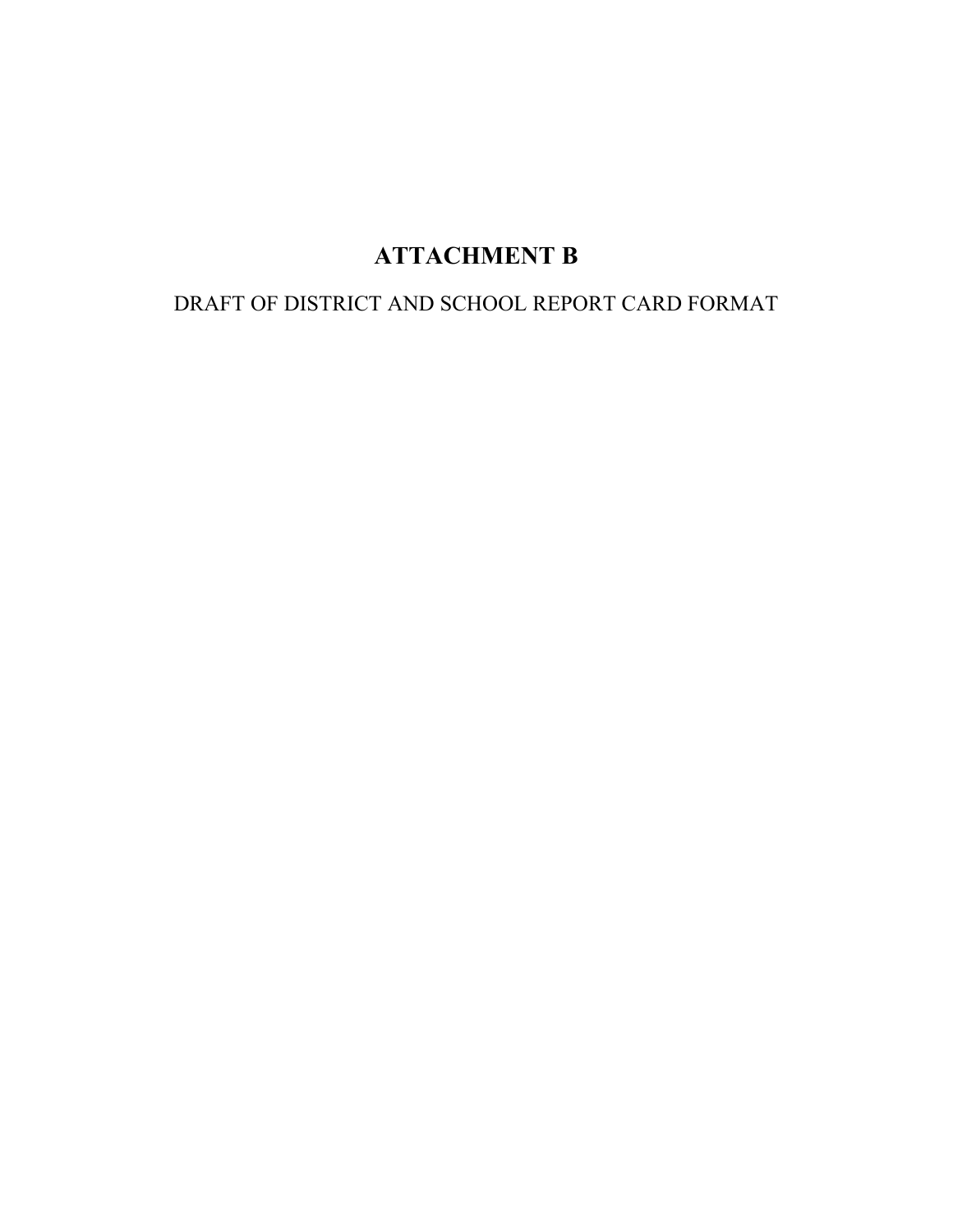

## **Connecticut State Department of Education**

### **District Report Card, 2001-2002 for XYZ School District**

**pursuant to the No Child Left Behind Act of 2001 DRAFT** 

The federal No Child Left Behind Act (NCLB) of 2001 requires a statewide school accountability system. As part of this system, school districts receiving assistance under Title I must prepare and disseminate annual report cards. This is a sample of a report card for XYZ School District. A school report is also required and contains the same information at the school level. It shows, for accountability purposes, the performance of the school district's students in mathematics and reading on the Connecticut Mastery Test (CMT) and the Connecticut Academic Performance Test (CAPT). There is also information about the qualifications of teachers based on the federal definition of "highly qualified" teachers.

The state was required to set three levels of achievement, Basic, Proficient and Advanced. The mastery Goal standard that Connecticut has used, and continues to use, to measure student achievement, is more demanding than the Proficient level, but not as high as the Advanced level.

Because the figures in this report were calculated using the NCLB school accountability model, rather than the state student assessment, they will be different than the performance percentages found in the Strategic School Profiles and the CMT and CAPT reports. In this report card, the test results of students who were not enrolled in the district a sufficient length of time are not reported. Also, the percentage of students at each level of performance is based on all eligible students enrolled in the district. In student assessment reports, the percentages are based only on those students who have valid test scores.

Starting with the 2002-03 school year, the state must set performance objectives for each year in reading and mathematics. The 2001-02 school year testing data is used as the baseline. A performance objective is the minimum percentage of students who must reach the Proficient level or above. In order for a district or school to make adequate progress for the year, its students overall, and groups of students categorized as eligible for free or reduced price meals, enrolled in special education, having limited English proficiency, or from major racial and ethnic groups, must meet the minimum Proficient objectives. Also 95% of these students must participate in the assessments including out of level and CMT/CAPT skills checklist. If a school does not make adequate yearly progress for two consecutive years, it is so identified. Only those identified schools and districts receiving Title 1 funds will be subject to a specific set of consequences.

While there are still significant questions about exactly how AYP will be calculated and the potential for further Congressional action and/or United States Department of Education definition, we thought it was prudent to share this information with you at this time, particularly in light of the November Strategic School Profiles and the new federal report cards.

The data in the November district and school NCLB report cards will be preliminary and will not reflect the final method for calculating AYP. The data do not reflect: the final subgroup size that will be reported; the number of months a student attended a school (students with less than one school year will be excluded in the future); the impact of a "safe harbor" provision for schools making progress although not enough for AYP; a graduation rate for each district and school; and a third assessment for elementary and middle schools.

If you have questions or suggestions about the format and content of the report cards please contact Abigail L. Hughes, Associate Commissioner, at abigail.hughes@po.state.ct.us.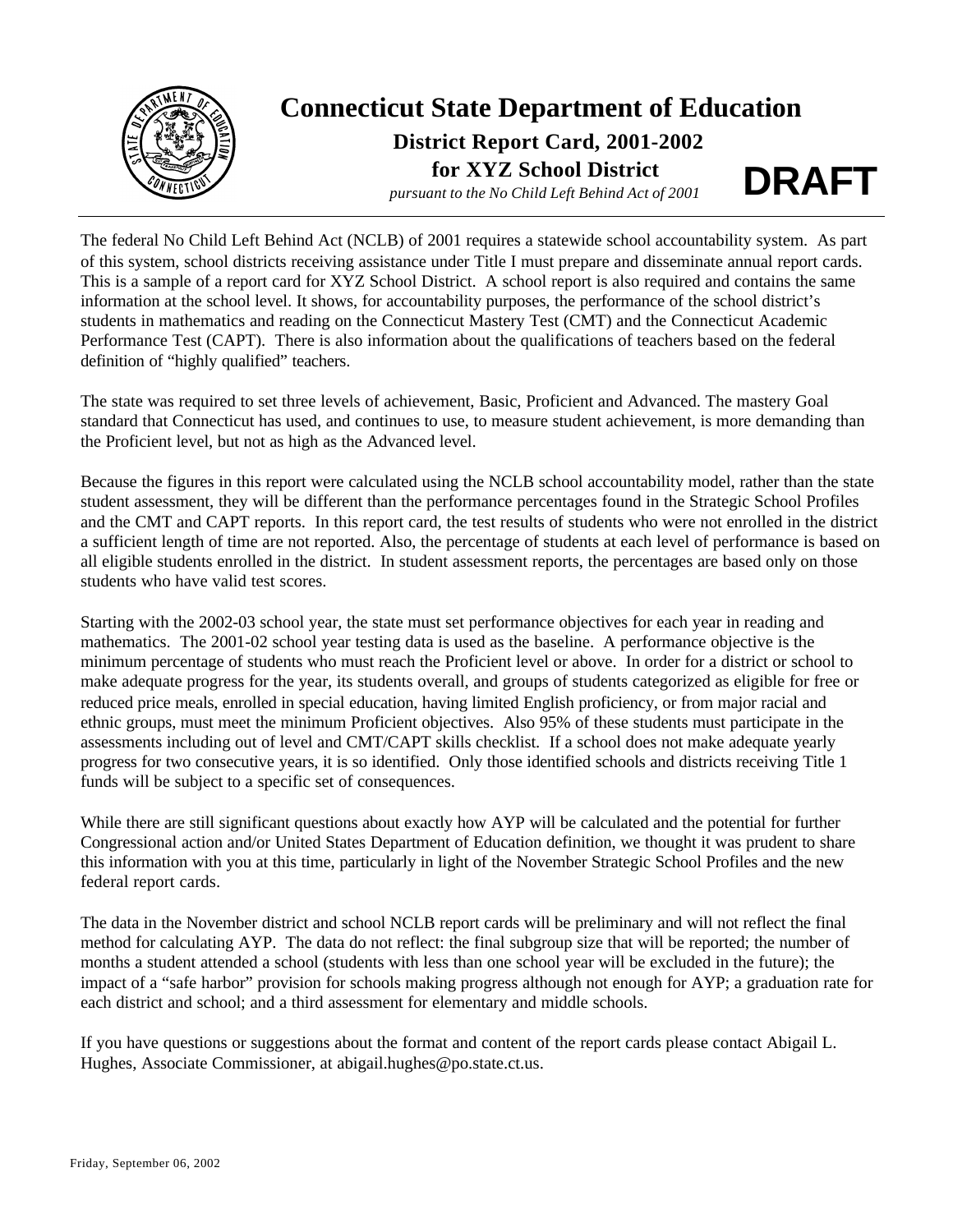# **Table A. District (or School) Comparison to State Baseline Achievement, 2001-2002 DRAFT**



|                                     |                | % of Students Scoring At or Above Proficient |                |          |            |            |
|-------------------------------------|----------------|----------------------------------------------|----------------|----------|------------|------------|
|                                     |                | Math                                         | Reading        |          | # Students | % Students |
|                                     | Grades 4, 6, 8 | Grade 10                                     | Grades 4, 6, 8 | Grade 10 | Tested     | Tested     |
| <b>State Baseline</b>               |                |                                              |                |          |            |            |
| <b>Actual District Achievement:</b> |                |                                              |                |          |            |            |
| All Students, N=xxx, xxx            |                |                                              |                |          |            |            |
| Racial/Ethnic Group                 |                |                                              |                |          |            |            |
| American Indian                     |                |                                              |                |          |            |            |
| <b>Asian American</b>               |                |                                              |                |          |            |            |
| <b>Black</b>                        |                |                                              |                |          |            |            |
| Hispanic                            |                |                                              |                |          |            |            |
| White                               |                |                                              |                |          |            |            |
| <b>Other Race</b>                   |                |                                              |                |          |            |            |
| <b>Disability Status</b>            |                |                                              |                |          |            |            |
| Disabled                            |                |                                              |                |          |            |            |
| Non-Disabled                        |                |                                              |                |          |            |            |
| <b>English Proficiency Status</b>   |                |                                              |                |          |            |            |
| Limited English Proficient          |                |                                              |                |          |            |            |
| <b>English Proficient</b>           |                |                                              |                |          |            |            |
| Economic Status                     |                |                                              |                |          |            |            |
| Disadvantaged                       |                |                                              |                |          |            |            |
| Non-Disadvantaged                   |                |                                              |                |          |            |            |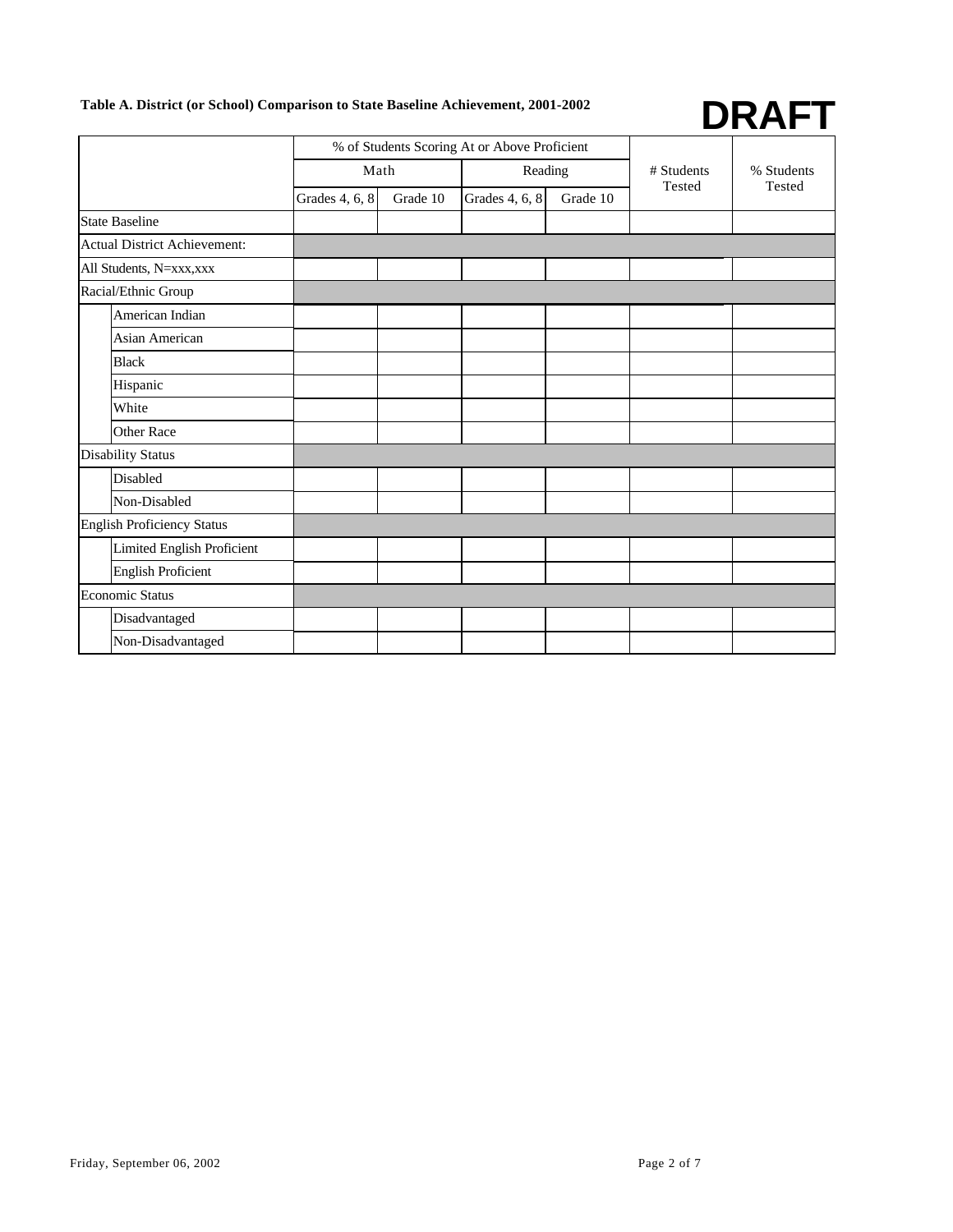

### **Table B. Connecticut Mastery Test Achievement, Grades 4, 6, and 8: District or School**

|                            | # Students | % Students<br>Tested | % Students | % of Students Scoring At or Above |            |          |
|----------------------------|------------|----------------------|------------|-----------------------------------|------------|----------|
| <b>Student Group</b>       | Tested     |                      | NotTested  | <b>Basic</b>                      | Proficient | Advanced |
| All Students, N=xxx, xxx   |            |                      |            |                                   |            |          |
| Racial/Ethnic Group        |            |                      |            |                                   |            |          |
| American Indian            |            |                      |            |                                   |            |          |
| Asian American             |            |                      |            |                                   |            |          |
| <b>Black</b>               |            |                      |            |                                   |            |          |
| Hispanic                   |            |                      |            |                                   |            |          |
| White                      |            |                      |            |                                   |            |          |
| <b>Other Race</b>          |            |                      |            |                                   |            |          |
| Gender                     |            |                      |            |                                   |            |          |
| Male                       |            |                      |            |                                   |            |          |
| Female                     |            |                      |            |                                   |            |          |
| <b>Disability Status</b>   |            |                      |            |                                   |            |          |
| Disabled                   |            |                      |            |                                   |            |          |
| Non-Disabled               |            |                      |            |                                   |            |          |
| Migrant                    |            |                      |            |                                   |            |          |
| Migrant                    |            |                      |            |                                   |            |          |
| Non-Migrant                |            |                      |            |                                   |            |          |
| English Proficiency        |            |                      |            |                                   |            |          |
| Limited English Proficient |            |                      |            |                                   |            |          |
| <b>English Proficient</b>  |            |                      |            |                                   |            |          |
| Economic Status            |            |                      |            |                                   |            |          |
| Disadvantaged              |            |                      |            |                                   |            |          |
| Non-Disadvantaged          |            |                      |            |                                   |            |          |
| <b>State</b>               |            |                      |            |                                   |            |          |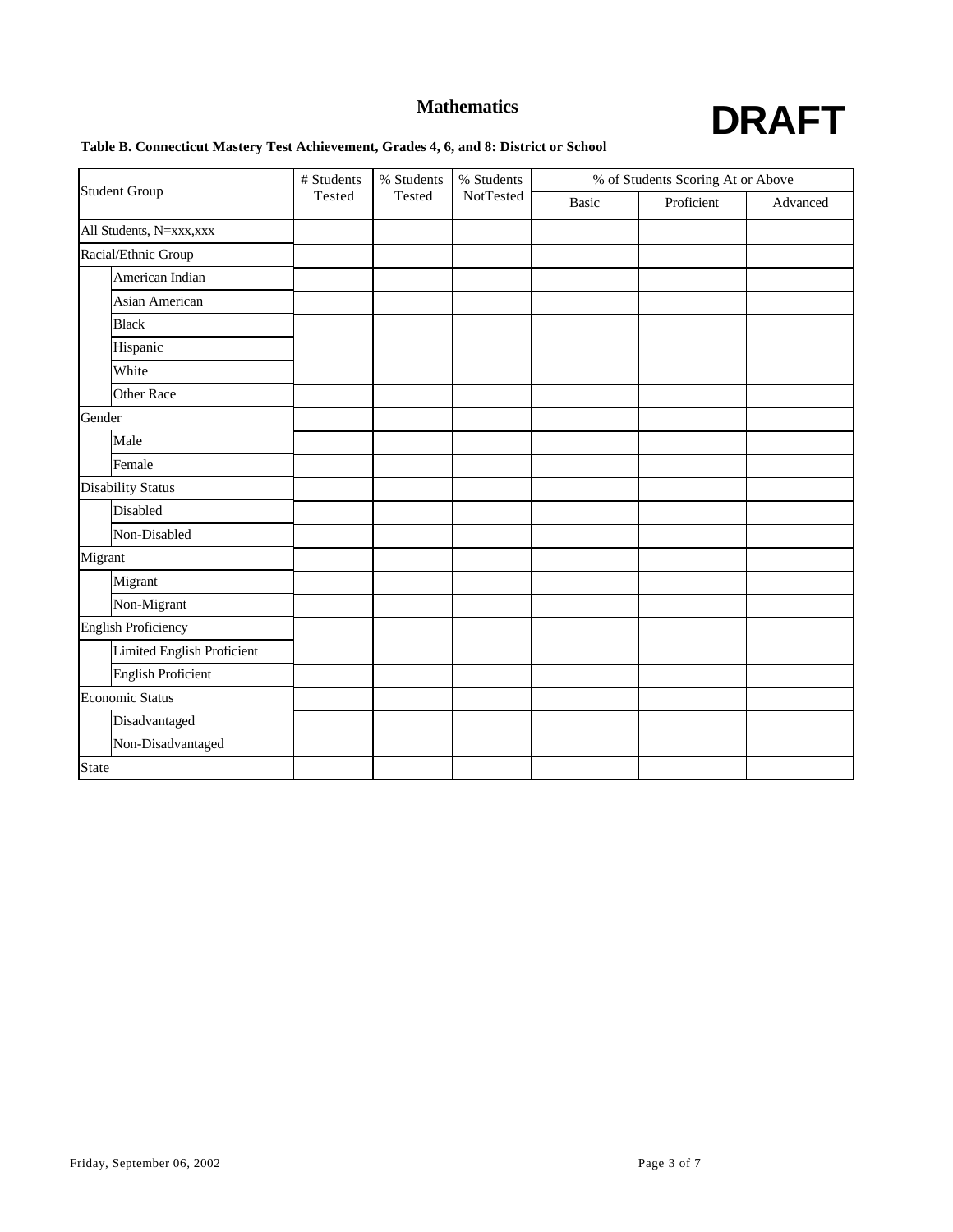

### **Table C. Connecticut Academic Performance Test Achievement, Grade 10: District or School**

|                            | # Students | % Students | % Students | % of Students Scoring At or Above |            |          |
|----------------------------|------------|------------|------------|-----------------------------------|------------|----------|
| <b>Student Group</b>       | Tested     | Tested     | NotTested  | <b>Basic</b>                      | Proficient | Advanced |
| All Students, N=xxx, xxx   |            |            |            |                                   |            |          |
| Racial/Ethnic Group        |            |            |            |                                   |            |          |
| American Indian            |            |            |            |                                   |            |          |
| Asian American             |            |            |            |                                   |            |          |
| <b>Black</b>               |            |            |            |                                   |            |          |
| Hispanic                   |            |            |            |                                   |            |          |
| White                      |            |            |            |                                   |            |          |
| Other Race                 |            |            |            |                                   |            |          |
| Gender                     |            |            |            |                                   |            |          |
| Male                       |            |            |            |                                   |            |          |
| Female                     |            |            |            |                                   |            |          |
| <b>Disability Status</b>   |            |            |            |                                   |            |          |
| Disabled                   |            |            |            |                                   |            |          |
| Non-Disabled               |            |            |            |                                   |            |          |
| Migrant                    |            |            |            |                                   |            |          |
| Migrant                    |            |            |            |                                   |            |          |
| Non-Migrant                |            |            |            |                                   |            |          |
| English Proficiency        |            |            |            |                                   |            |          |
| Limited English Proficient |            |            |            |                                   |            |          |
| <b>English Proficient</b>  |            |            |            |                                   |            |          |
| Economic Status            |            |            |            |                                   |            |          |
| Disadvantaged              |            |            |            |                                   |            |          |
| Non-Disadvantaged          |            |            |            |                                   |            |          |
| <b>State</b>               |            |            |            |                                   |            |          |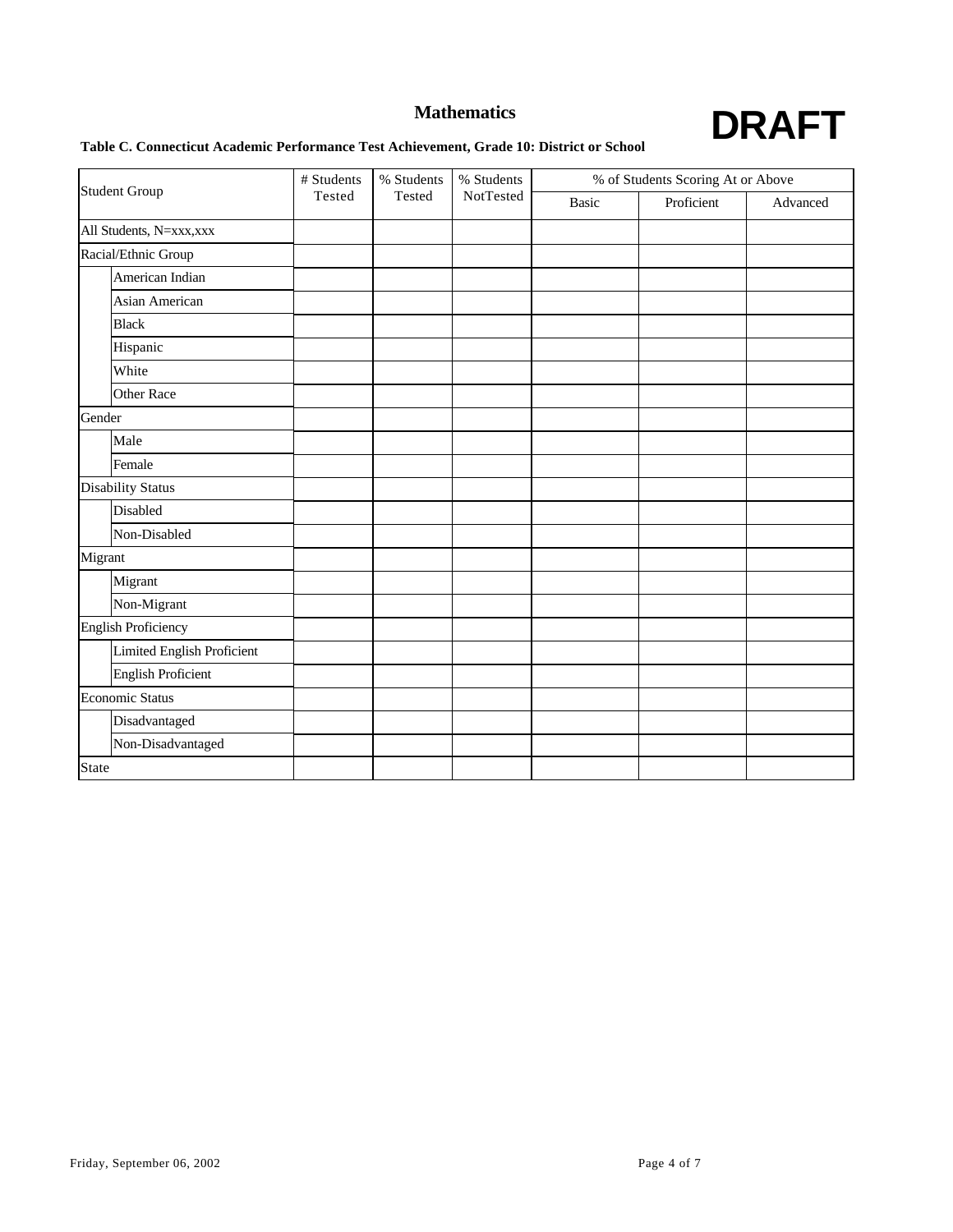

### **Table D. Connecticut Mastery Test Achievement, Grades 4, 6, and 8: District or School**

|                            | # Students | % Students | % Students |              | % of Students Scoring At or Above |          |  |
|----------------------------|------------|------------|------------|--------------|-----------------------------------|----------|--|
| <b>Student Group</b>       | Tested     | Tested     | NotTested  | <b>Basic</b> | Proficient                        | Advanced |  |
| All Students, N=xxx, xxx   |            |            |            |              |                                   |          |  |
| Racial/Ethnic Group        |            |            |            |              |                                   |          |  |
| American Indian            |            |            |            |              |                                   |          |  |
| Asian American             |            |            |            |              |                                   |          |  |
| <b>Black</b>               |            |            |            |              |                                   |          |  |
| Hispanic                   |            |            |            |              |                                   |          |  |
| White                      |            |            |            |              |                                   |          |  |
| Other Race                 |            |            |            |              |                                   |          |  |
| Gender                     |            |            |            |              |                                   |          |  |
| Male                       |            |            |            |              |                                   |          |  |
| Female                     |            |            |            |              |                                   |          |  |
| <b>Disability Status</b>   |            |            |            |              |                                   |          |  |
| Disabled                   |            |            |            |              |                                   |          |  |
| Non-Disabled               |            |            |            |              |                                   |          |  |
| Migrant                    |            |            |            |              |                                   |          |  |
| Migrant                    |            |            |            |              |                                   |          |  |
| Non-Migrant                |            |            |            |              |                                   |          |  |
| English Proficiency        |            |            |            |              |                                   |          |  |
| Limited English Proficient |            |            |            |              |                                   |          |  |
| <b>English Proficient</b>  |            |            |            |              |                                   |          |  |
| Economic Status            |            |            |            |              |                                   |          |  |
| Disadvantaged              |            |            |            |              |                                   |          |  |
| Non-Disadvantaged          |            |            |            |              |                                   |          |  |
| <b>State</b>               |            |            |            |              |                                   |          |  |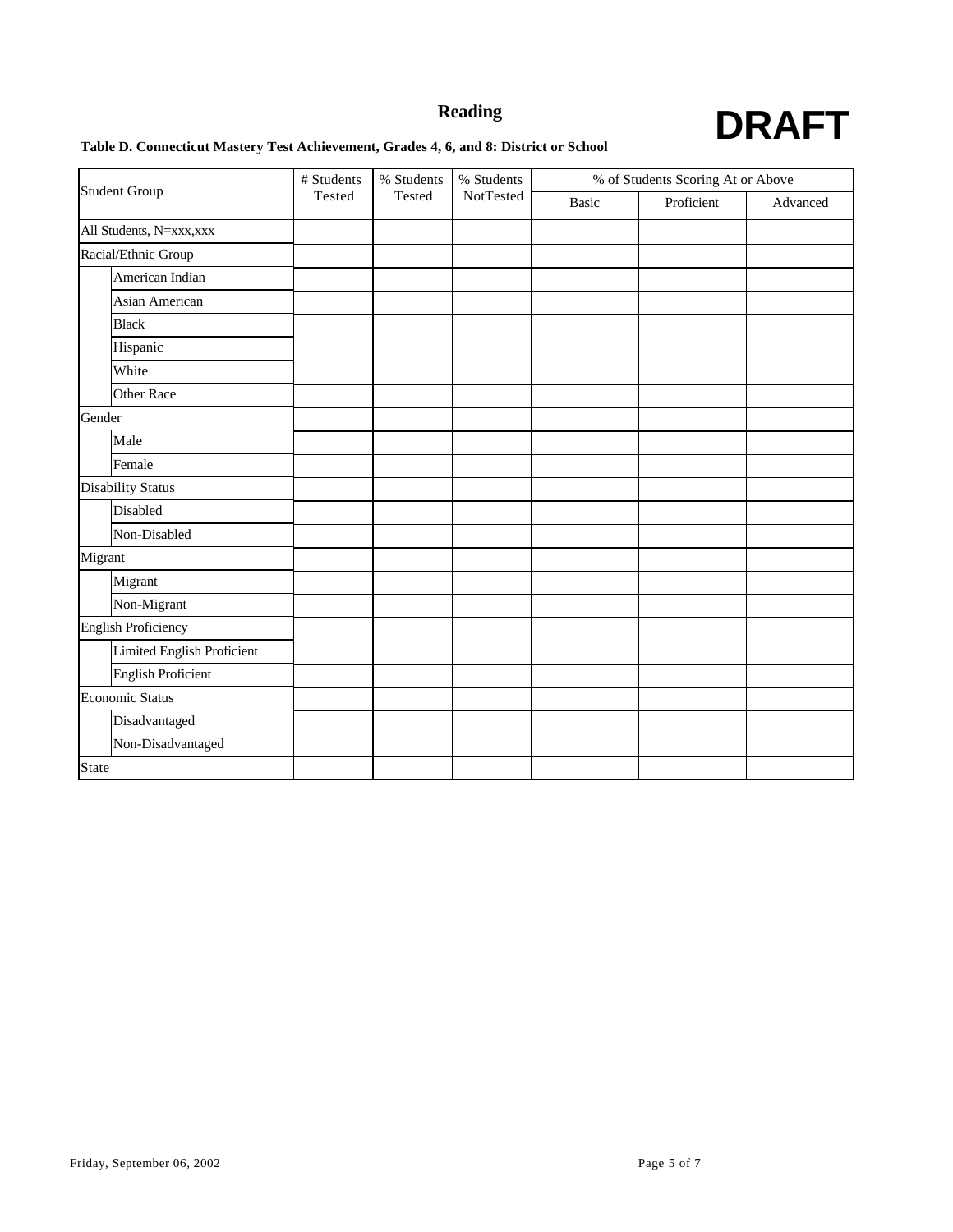### **Reading**



# **Table E. Connecticut Academic Performance Test Achievement, Grade 10: District or School DRAFT**

|                            | # Students | % Students | % Students |       | % of Students Scoring At or Above |          |  |
|----------------------------|------------|------------|------------|-------|-----------------------------------|----------|--|
| <b>Student Group</b>       | Tested     | Tested     | NotTested  | Basic | Proficient                        | Advanced |  |
| All Students, N=xxx, xxx   |            |            |            |       |                                   |          |  |
| Racial/Ethnic Group        |            |            |            |       |                                   |          |  |
| American Indian            |            |            |            |       |                                   |          |  |
| Asian American             |            |            |            |       |                                   |          |  |
| <b>Black</b>               |            |            |            |       |                                   |          |  |
| Hispanic                   |            |            |            |       |                                   |          |  |
| White                      |            |            |            |       |                                   |          |  |
| Other Race                 |            |            |            |       |                                   |          |  |
| Gender                     |            |            |            |       |                                   |          |  |
| Male                       |            |            |            |       |                                   |          |  |
| Female                     |            |            |            |       |                                   |          |  |
| <b>Disability Status</b>   |            |            |            |       |                                   |          |  |
| Disabled                   |            |            |            |       |                                   |          |  |
| Non-Disabled               |            |            |            |       |                                   |          |  |
| Migrant                    |            |            |            |       |                                   |          |  |
| Migrant                    |            |            |            |       |                                   |          |  |
| Non-Migrant                |            |            |            |       |                                   |          |  |
| English Proficiency        |            |            |            |       |                                   |          |  |
| Limited English Proficient |            |            |            |       |                                   |          |  |
| <b>English Proficient</b>  |            |            |            |       |                                   |          |  |
| Economic Status            |            |            |            |       |                                   |          |  |
| Disadvantaged              |            |            |            |       |                                   |          |  |
| Non-Disadvantaged          |            |            |            |       |                                   |          |  |
| <b>State</b>               |            |            |            |       |                                   |          |  |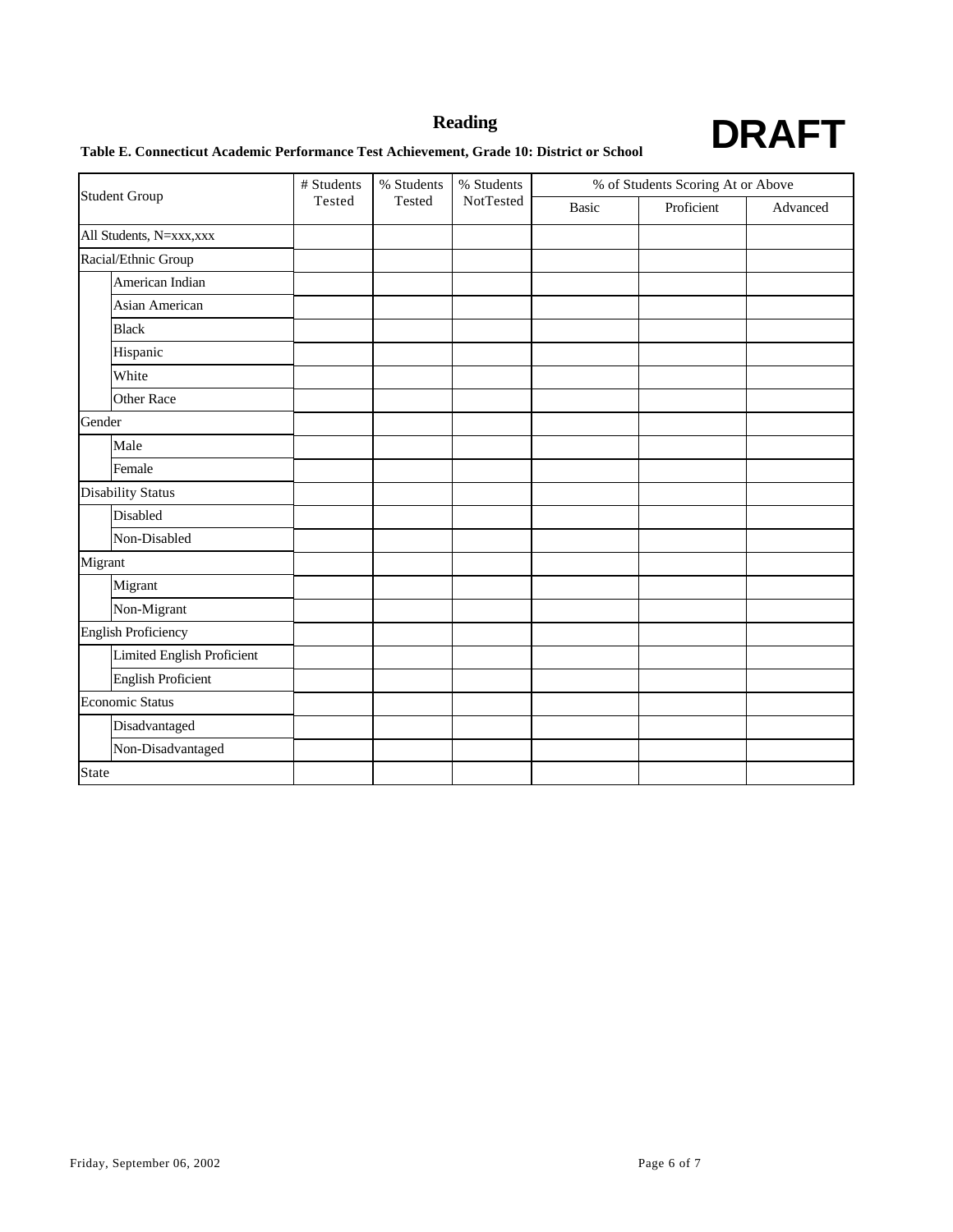# **DRAFT**

| Subject            | Grade 4 (CMT) |      | Grade 6 (CMT) |      | Grade 8 (CMT) |      | Grade 10 (CAPT) |      |
|--------------------|---------------|------|---------------|------|---------------|------|-----------------|------|
|                    | 2000          | 2001 | 2000          | 2001 | 2000          | 2001 | 2001            | 2002 |
| <b>Mathematics</b> |               |      |               |      |               |      |                 |      |
| Reading            |               |      |               |      |               |      |                 |      |

### **Table G. District or School Summary: % Students Scoring At or Above Proficient**

### **Table H. Qualifications of Teachers Teaching in the Core Academic Areas, 2001-2002**

*The academic subjects that have been identified as core academic areas by federal statute are English, reading or language arts, mathematics, science, world languages, civics and government, economics, the arts, history, and geography; this includes elementary and middle school teachers, special education, TESOL, and bilingual education teachers teaching these subjects, but not physical education, health, vocational, consumer and technology education or other subjects not explicitly listed above.* 

|                                                  | District or<br>School | <b>State Average</b> | State High | <b>State Low</b><br>Poverty Schools Poverty Schools |
|--------------------------------------------------|-----------------------|----------------------|------------|-----------------------------------------------------|
| Percent of Teachers Who are Highly Qualified     |                       |                      |            |                                                     |
| Percent of Teachers Who are Not Highly Qualified |                       |                      |            |                                                     |

Note: The federal definition would appear to define substitutes, long-term substitutes, durational shortage area permits (DSAPS), non-renewable interim, interim certificates and minor assignments as "not highly qualified." We will be calculating this percentage as of the end of each year and will make it available to districts, based on the 2001-2002 school year. We in Connecticut may choose to provide our own explanation of these "not highly" qualified staff.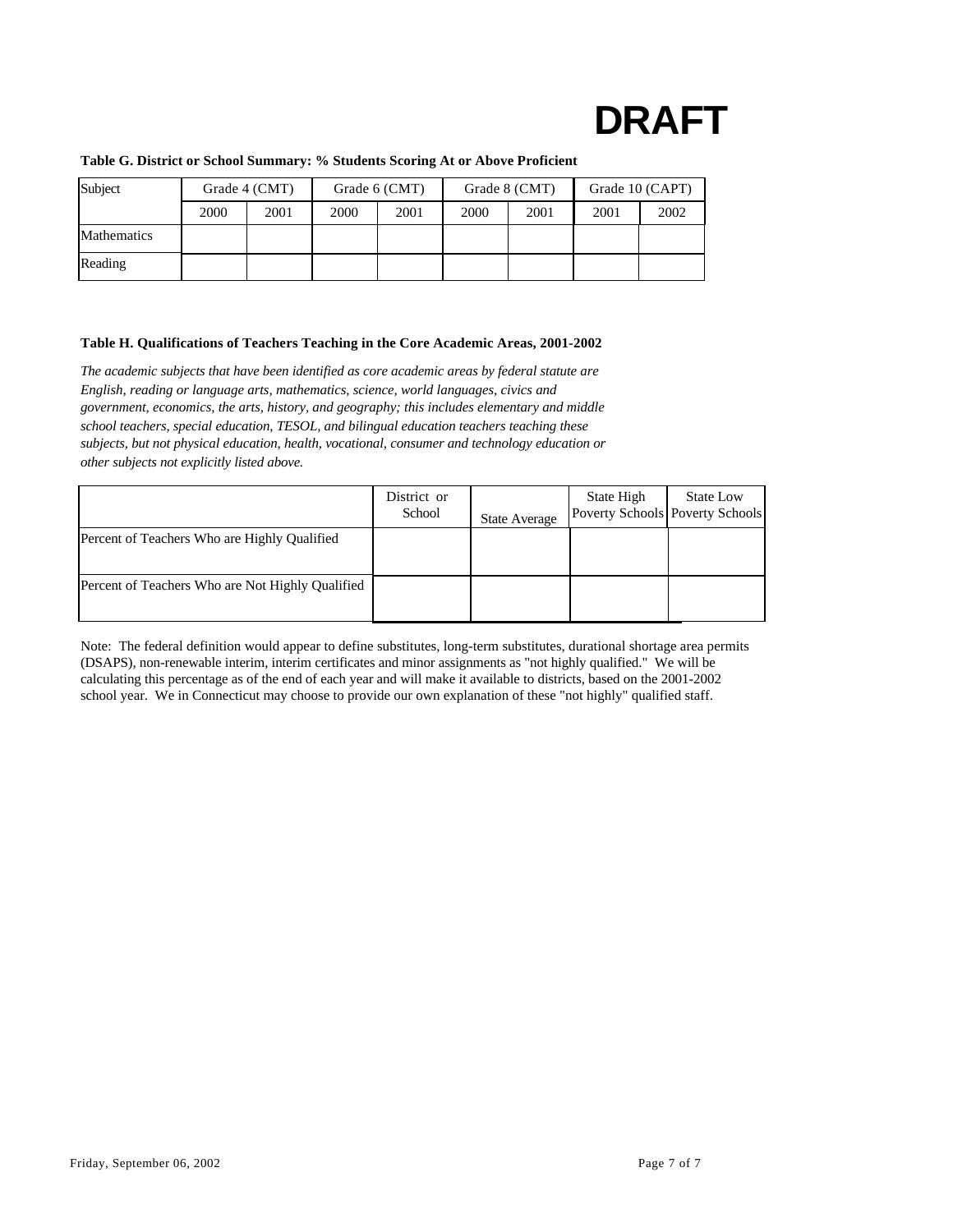**REVISED 10-1-02** 

# **ATTACHMENT C**

## CALENDAR OF TEST ADMINISTRATION

### **PENDING STATE LEGISLATION**